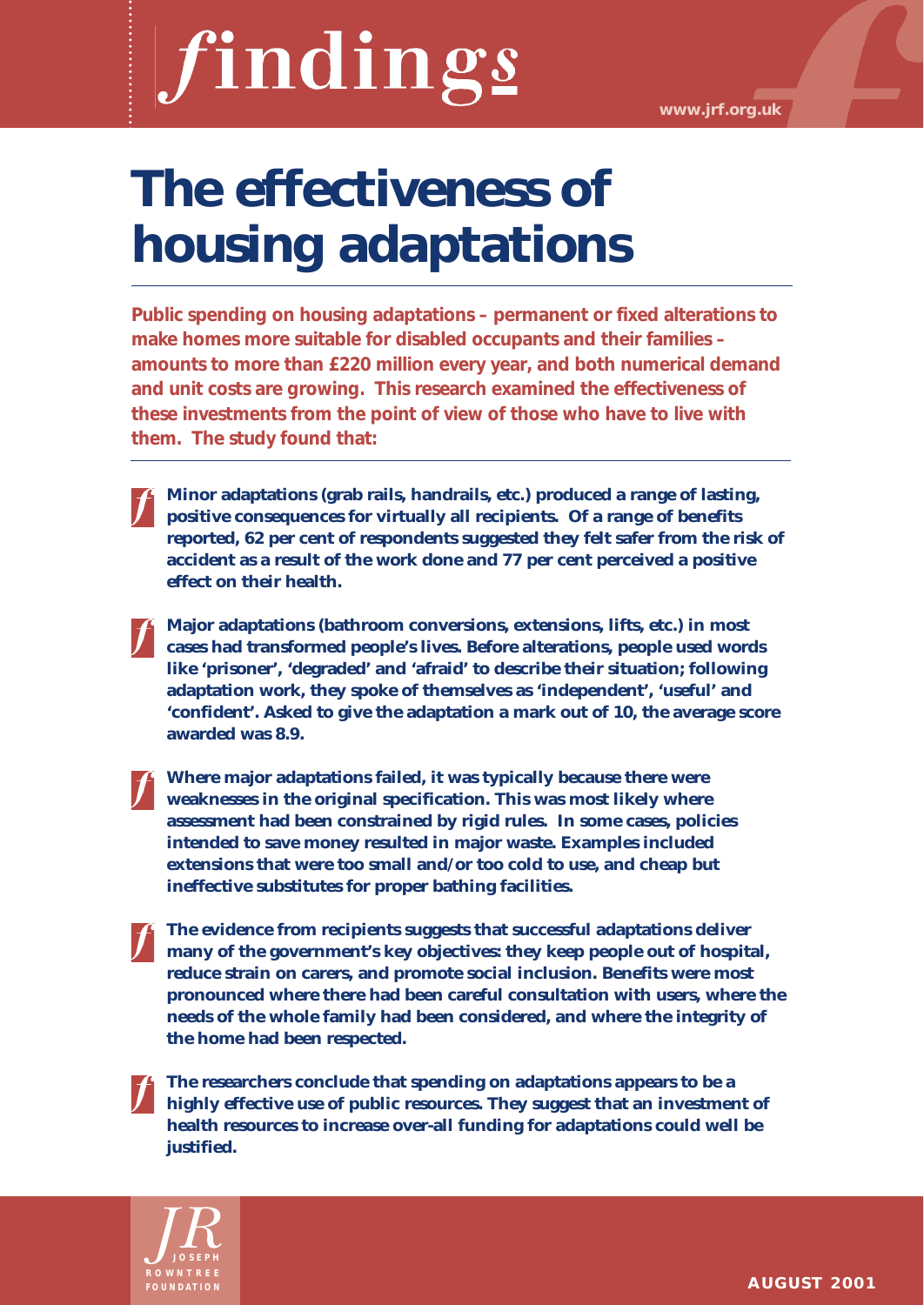### **Introduction**

In 1995, £221 million of public money was spent on the capital costs of adapting properties in all tenures in England and Wales, and available figures suggest that spending is increasing. The growing cost of adaptations reflects both increasing numbers of requests (largely due to demographic changes) and the increasing costs of individual adaptations (partly due to advances in technology, partly to rising building costs).

This qualitative study – using a fieldwork team of professionals involved in the adaptation process – was designed to gather evidence on the effectiveness or otherwise of housing adaptations, large and small, based on the views of those who had received them. The main measure of 'effectiveness' was the degree to which the problems experienced by the respondent before adaptation were overcome by the adaptation, without causing new, equally or more serious problems, and without perceived waste.

# **Minor adaptations**

The study's definition of minor adaptations included rails, ramps, over-bath showers and door entry systems, but not portable items of equipment. The results of the postal survey revealed that these small alterations – all costing no more than £500 and most costing considerably less – were a highly effective use of money (see Table 1).

In addition to this positive assessment, 77 per cent of respondents said that the adaptation had helped their health and 86 per cent said they would have spent the money in the same way. For the other 14 per cent, discontent was either about the quality of work or about needing a proper walk-in shower but being given only a cheaper substitute. In general, the minor adaptations questionnaire showed that many people were thoroughly content with

simple adaptations, with the benefits felt over years, and often by more than one person.

### **Major adaptations**

Being unable to bathe was the most common reason for requesting a major adaptation. This was followed by: being unable to reach the toilet; problems with stairs; cold; fear of falling or actual falls; problems of lifting and children's needs being unmet. Figure 1 gives a flavour of the problems people were facing before adaptation work was carried out, and the type of changes that were achieved.

As well as the simple, practical benefits to individuals of being able to go in and out, take a bath, keep warm, and use the toilet and bedroom, the adaptations restored confidence, dignity and selfrespect. They promoted independence, reduced stress and allowed people to interact with their families. Carers felt more supported; the health of disabled people and other family members was seen to have improved, social isolation was overcome and children began to flourish and develop.

At the end the interviews, most respondents were asked to sum up their views by giving a score out of ten for the effectiveness of the adaptation. The teams of interviewers were also asked to agree a score, based on their professional judgement (see Table 2).

Officers were often less satisfied with the adaptation than were recipients, perhaps reflecting the low expectations of those whose homes had been altered. Adaptations for children received the lowest average scores from officers and families alike. Failure to allow for the child's growth was particularly noted.

## **Problems with adaptations**

Although most of the evidence pointed to positive outcomes, the research also exposed some serious problems.

| Objective achieved as consequence    | Number ticking this item | % ( $n = 162$ ) |
|--------------------------------------|--------------------------|-----------------|
| Feeling safer from risk of accidents | 101                      | 62              |
| Taking a bath or shower              | 79                       | 49              |
| Using the toilet                     | 63                       | 39              |
| Needing less help from others        | 59                       | 36              |
| Running your home generally          | 51                       | 31              |
| Being able to go out                 | 39                       | 24              |
| Continuing with your interests       | 20                       | 12              |
| Preparing meals                      | 13                       | 8               |
| Having a social life                 | 13                       | 8               |
| Caring for someone else              | 5                        | 3               |
| Getting to work                      | $\overline{2}$           |                 |
| Total number of positive effects     | 445                      |                 |

# Table 1: **Outcomes of minor adaptations**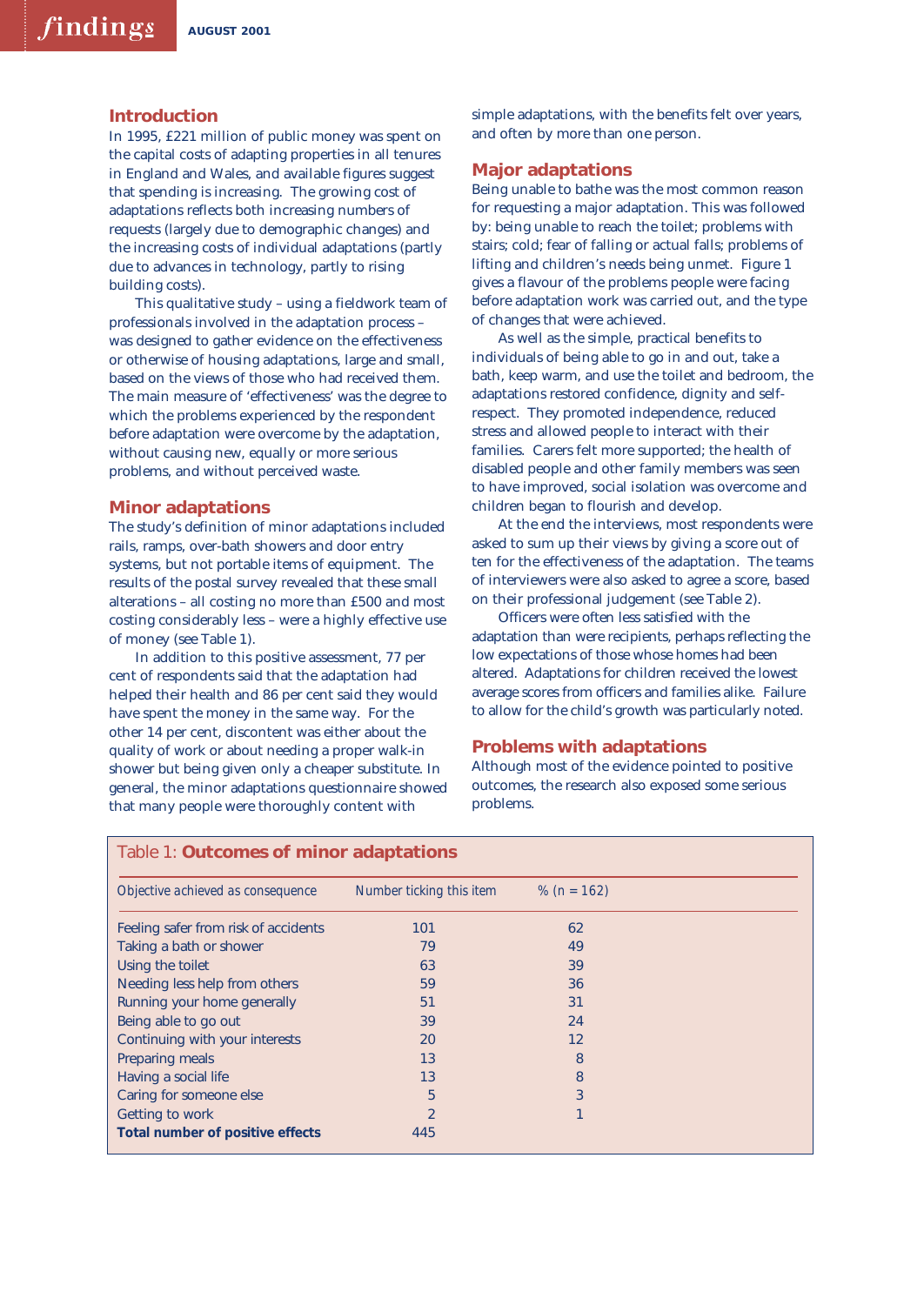| "She thought the shower was fantastic She could sit<br>down in the chair, turn it on and use the shower by<br>herself. She enjoyed no longer needing help to wash." |
|---------------------------------------------------------------------------------------------------------------------------------------------------------------------|
| "The first time I was able to flush the toilet, I cried."                                                                                                           |
| "The ability to gain access to the whole house is<br>wonderful. No longer a prisoner."                                                                              |
| "He can now go into a warm bedroom rather than<br>wait for it to heat up and he doesn't have to lie out on<br>the sofa any more."                                   |
| "The child is much more confident and in control.<br>Having the space for her friends to come has made a<br>big difference especially as some are also disabled."   |
|                                                                                                                                                                     |

had their origins in poor consultation and communication, poor quality work and failure of supervision. The lack of attention to detail, especially in bathing adaptations, was cited on a number of occasions by both officers and disabled people. Examples of the difficulties caused included shower areas that were too small to use comfortably or too awkward to clean properly, controls that had been fitted in the wrong place, and failure to provide necessary accessories (from soap trays to grab rails).

Some adaptations were unused, unusable, or caused increased stress. Examples of all these things came to light during the research, in cases where costs ranged from £12,000 to £35,000. Some extensions for children were so small there was no room for a parent to sleep when the child was seriously ill, and some were too cold to be usable. In other cases, through-floor lifts and hoists were barely, if ever, used.

When reasons for dissatisfaction were analysed it became clear that inadequate or compromised specification was the most common cause of wasteful adaptations. Some shortcomings revolved around

# Table 2: **Scores out of 10 for effectiveness**

| Age at time of<br>adaptation      | Average scores<br>for effectiveness<br>of adaptation | Average officer<br>scores for same<br>adaptations |
|-----------------------------------|------------------------------------------------------|---------------------------------------------------|
| Adults 65<br>and over<br>$(n=26)$ | 9.4<br>$(range 5-10)$                                | 9.1<br>$(range 8-10)$                             |
| <b>Adults 18-64</b><br>$(n=21)$   | 9.0<br>$(range 2-10)$                                | 89<br>$(range 6.5-10)$                            |
| Children 0-17<br>$(n=22)$         | 8.3<br>$(range 5-10)$                                | 7.8<br>(range 2-10)                               |

failures in implementation, such as insufficient attention to detail, failure to consult adequately, failure to understand and assess psychological needs or recognise cultural requirements.

Above all, however, poor specification was the result of professionals having to work within policies